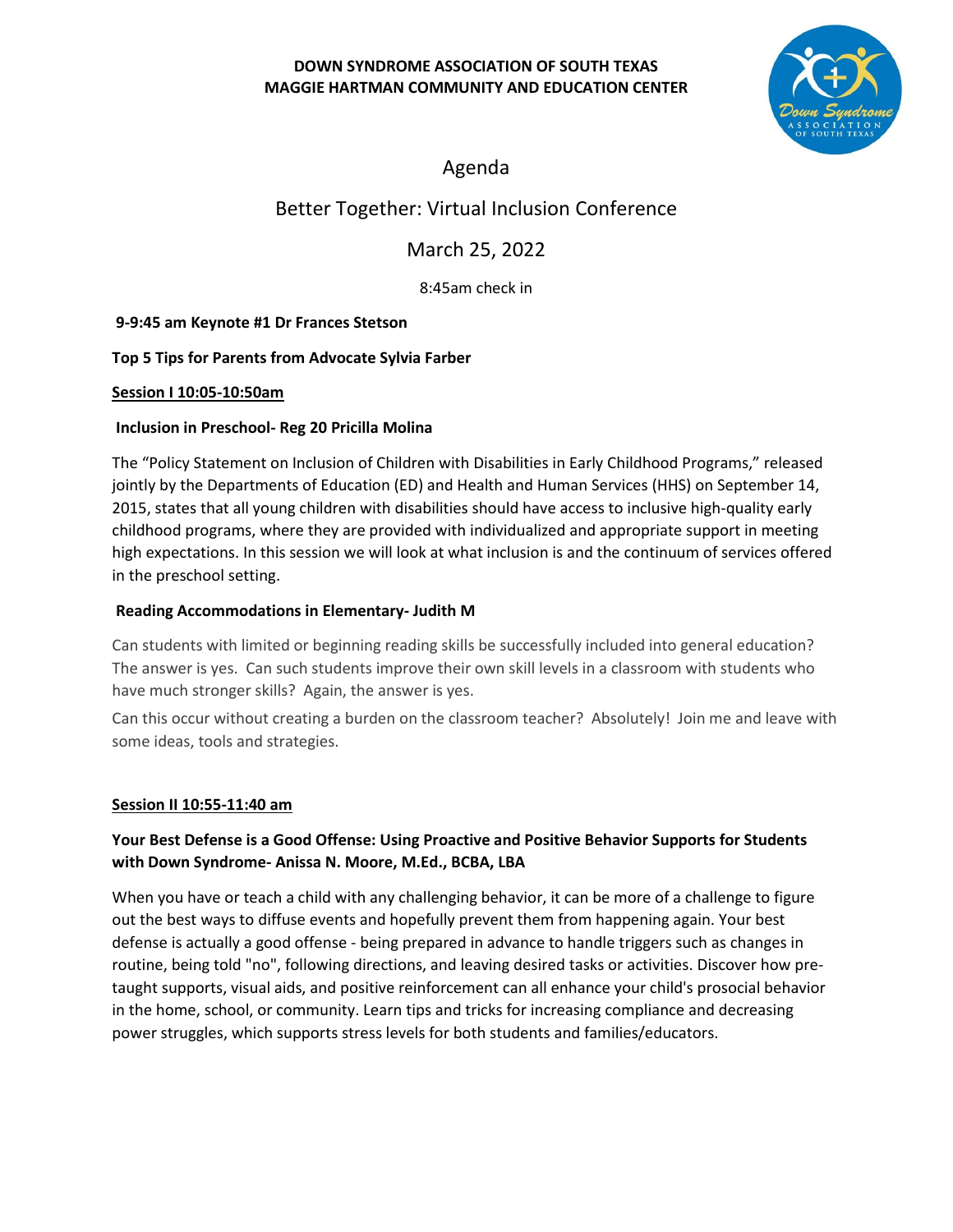### **DOWN SYNDROME ASSOCIATION OF SOUTH TEXAS MAGGIE HARTMAN COMMUNITY AND EDUCATION CENTER**



#### **Accommodations in Middle School – Stacy Hougland**

Historically, children with Down Syndrome and other developmental disabilities, have been educated in separate special education classrooms and schools. It was not until parents became more informed about their rights to the least restrictive environment and teachers observed the huge benefits of inclusion for their students, that a change began to take place. Research has shown that children with developmental disabilities benefit academically, socially, and personally by going to school with their typically developing peers. Hands down, inclusive classrooms yield a significantly higher degree of employment success later in life. This training will focus on some of the toughest years in a child's developmental process – the middle school years. These years may be hard, but that doesn't mean accommodations and modifications can't pave the road to a more inclusive and successful adult life. When parents understand their rights and learn which educational placement yields the highest level of growth, lives are changed forever!

#### **Session III 11:45-12:30PM**

#### **Increasing Communication with Assistive Technology- Danielle Edwards**

Assistive technology and Augmentative Communication Devices (ACC) can increase communicative opportunities in all settings. From picture boards to specialized voice output devices, individuals with Down syndrome benefit from the added visual and auditory feedback AAC provides. In this course, we will discuss the use of assistive technology to increase social communication, speech intelligibility and expressive language skills to facilitate maximum connection with others.

#### **Dismantling the myth of the "gap"- Sara Jo Soldovieri**

All too often parents or professionals are told that their student(s) cannot be included in general education classrooms because the "gap" is too wide. But this is not TRUE! In fact, research has shown that ALL students, regardless of current educational level can and should access the general education curriculum IN general education classrooms. This presentation will give parents, professionals, and advocates the tools to dismantle this myth while also giving practical skills as to HOW to make this happen at any and every grade within pre-k-12 school!

#### **12:35-12:40 Slides/video vignette**

**12:45-1:30 PM Keynote #2 Cheryl Jorgerson** 

**Session IV 1:35-2:20PM**

**Inclusion in High School – Sara Jo Soldovieri**